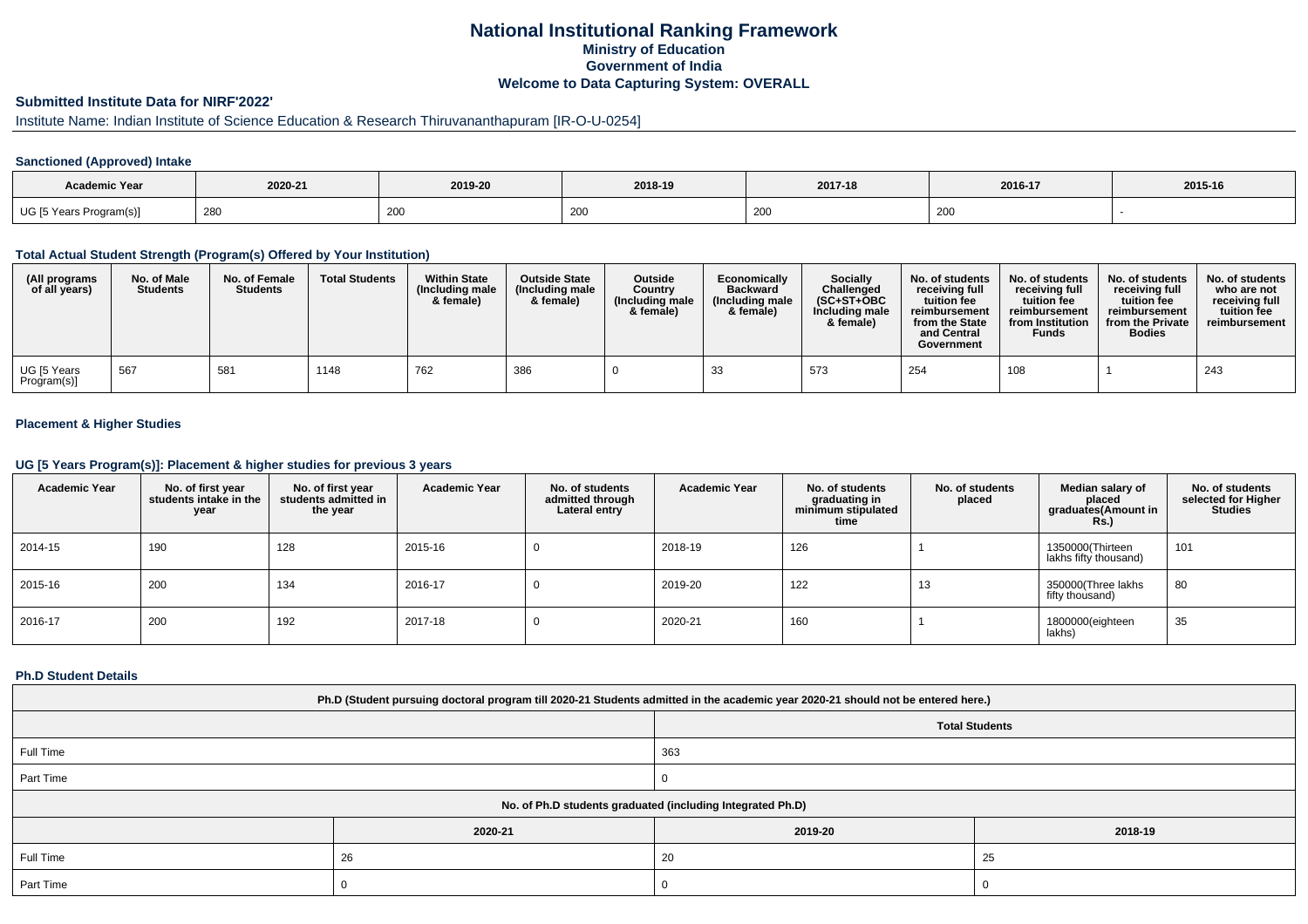| PG (Student pursuing MD/MS/DNB program till 2020-21 Students admitted in the academic year 2021 - 22 should not be entered here) |         |         |  |  |  |
|----------------------------------------------------------------------------------------------------------------------------------|---------|---------|--|--|--|
| Number of students pursuing PG (MD/MS/DNB) program                                                                               |         |         |  |  |  |
| No. of students Graduating in PG (MD/MS/DNB) program                                                                             |         |         |  |  |  |
| 2020-21                                                                                                                          | 2019-20 | 2018-19 |  |  |  |
| 0                                                                                                                                |         |         |  |  |  |

#### **Online Education**

| 1. Does all programs/courses were completed on time.                                            |                                                                                       | Yes                                                                                                                                                                                                                             |                                                |  |
|-------------------------------------------------------------------------------------------------|---------------------------------------------------------------------------------------|---------------------------------------------------------------------------------------------------------------------------------------------------------------------------------------------------------------------------------|------------------------------------------------|--|
| 2. Measures taken to complete the syllabus of courses and programs.                             |                                                                                       | The videos were recorded for each lecture, and the courses were completed on time. The quality of online content was monitored<br>through direct verification as well as by collecting feedback from the students periodically. |                                                |  |
| 3. The period of delay in completion of syllabus (in months).                                   |                                                                                       |                                                                                                                                                                                                                                 |                                                |  |
| 4. The period of delay in conducting exams (in months).                                         |                                                                                       |                                                                                                                                                                                                                                 |                                                |  |
| <b>Portal Name</b>                                                                              | No. of students offered online courses which have credit<br>transferred to transcript | Total no, of online courses which have credit transferred<br>to the transcript                                                                                                                                                  | Total no. of credits transferred to transcript |  |
| Swayam                                                                                          | 783                                                                                   |                                                                                                                                                                                                                                 |                                                |  |
| 5. No. of courses developed and available online on Swayam platform by your institution faculty |                                                                                       |                                                                                                                                                                                                                                 |                                                |  |

# **Financial Resources: Utilised Amount for the Capital expenditure for previous 3 years**

| <b>Academic Year</b>                                                                                 | 2020-21                                                                                       | 2019-20                                                                                          | 2018-19                                                                                           |  |  |  |
|------------------------------------------------------------------------------------------------------|-----------------------------------------------------------------------------------------------|--------------------------------------------------------------------------------------------------|---------------------------------------------------------------------------------------------------|--|--|--|
|                                                                                                      | <b>Utilised Amount</b>                                                                        | <b>Utilised Amount</b>                                                                           | <b>Utilised Amount</b>                                                                            |  |  |  |
| Annual Capital Expenditure on Academic Activities and Resources (excluding expenditure on buildings) |                                                                                               |                                                                                                  |                                                                                                   |  |  |  |
| Library                                                                                              | 27976789 (Two crores seventy nine lakh seventy six thousand<br>seven hundred and eighty nine) | 42579214 (four crores twenty five lakhs seventy nine thousand<br>two hundred and fourteen)       | 55701458 (five crores fifty seven lakhs one thousand four<br>hundred and fifty eight)             |  |  |  |
| New Equipment for Laboratories                                                                       | 107185744 (Ten crores seventy one lakh eighty five thousand<br>seven hundred and forty four)  | 143521731 (fourteen crores thirty five lakh twenty one<br>thousand seven hundred and thirty one) | 333539470 (thirty three crores thirty five lakh thirty nine<br>thousand four hundred and seventy) |  |  |  |
| <b>Engineering Workshops</b>                                                                         | $0$ (zero)                                                                                    | $0$ (zero)                                                                                       | 0 (zero)                                                                                          |  |  |  |
| Other expenditure on creation of Capital Assets (excluding<br>expenditure on Land and Building)      | 5595777 (fifty five lakh ninety five thousand seven hundred and<br>seventy seven)             | 35491726 (three crore fifty four lakh ninety one thousand seven<br>hundred and twenty six)       | 144170330 (fourteen crores forty one lakhs seventy thousand<br>three hundred and thirty)          |  |  |  |

# **Financial Resources: Utilised Amount for the Operational expenditure for previous 3 years**

| <b>Academic Year</b>                                                                                                                                                                            | 2020-21                                                                                             | 2019-20                                                                                              | 2018-19                                                                                    |  |  |  |
|-------------------------------------------------------------------------------------------------------------------------------------------------------------------------------------------------|-----------------------------------------------------------------------------------------------------|------------------------------------------------------------------------------------------------------|--------------------------------------------------------------------------------------------|--|--|--|
|                                                                                                                                                                                                 | <b>Utilised Amount</b>                                                                              | <b>Utilised Amount</b>                                                                               | <b>Utilised Amount</b>                                                                     |  |  |  |
| <b>Annual Operational Expenditure</b>                                                                                                                                                           |                                                                                                     |                                                                                                      |                                                                                            |  |  |  |
| Salaries (Teaching and Non Teaching staff)                                                                                                                                                      | 319258477 (thirty one crore ninety two lakh fifty eight thousand<br>four hundred and seventy seven) | 288840751 (twenty eight crores eighty eight lakh forty<br>thousand seven hundred and fifty one)      | 316049267 (thirty one crore sixty lakh forty nine thousand two<br>hundred and sixty seven) |  |  |  |
| Maintenance of Academic Infrastructure or consumables and<br>other running expenditures (excluding maintenance of hostels<br>and allied services, rent of the building, depreciation cost, etc) | 273156438 (twenty seven crore thirty one lakh fifty six<br>thousand four hundred and thirty eight)  | 277845661 (twenty seven crores seventy eight lakhs forty five<br>thousand six hundred and sixty one) | 342935058 (thirty four crore twenty nine lakhs thirty five<br>thousand fifty eight)        |  |  |  |
| Seminars/Conferences/Workshops                                                                                                                                                                  | 210927 (two lakh ten thousand nine hundred and twenty<br>seven)                                     | 7660997 (seventy six lakh sixty thousand nine hundred and<br>ninety seven)                           | 6916678 (sixty nine lakh sixteen thousand six hundred and<br>seventy eight)                |  |  |  |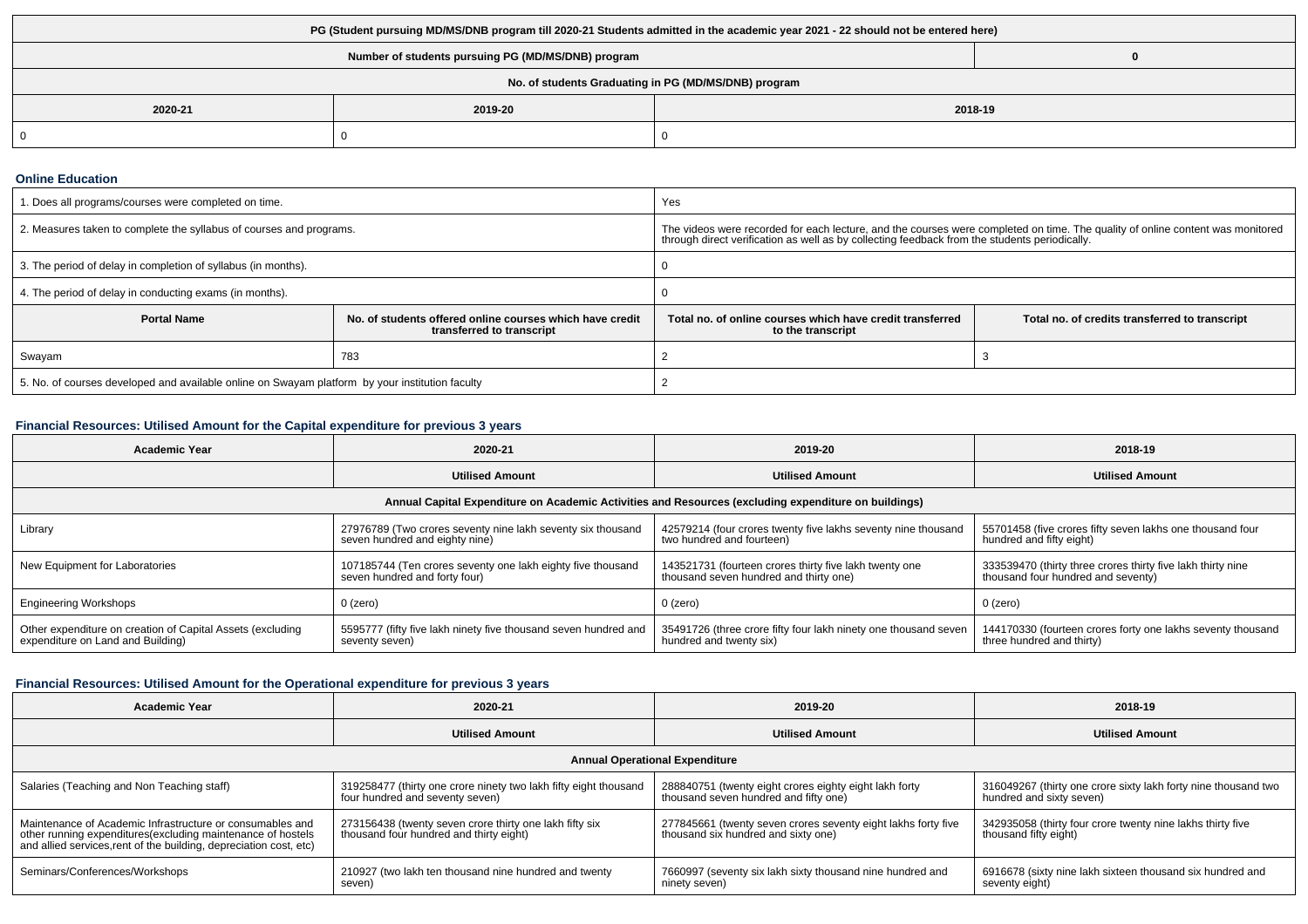| ---<br><b>IFR</b> |      |      |      |
|-------------------|------|------|------|
| Calendar year     | 2020 | 2019 | 2018 |
|                   |      |      |      |

| No. of Patents Published |  |  |
|--------------------------|--|--|
| No. of Patents Granted   |  |  |

### **Sponsored Research Details**

| <b>Financial Year</b>                    | 2020-21                                                                           | 2019-20                                                      | 2018-19                                                                        |
|------------------------------------------|-----------------------------------------------------------------------------------|--------------------------------------------------------------|--------------------------------------------------------------------------------|
| Total no. of Sponsored Projects          | 152                                                                               | 127                                                          | 124                                                                            |
| Total no. of Funding Agencies            | 15                                                                                | 15                                                           |                                                                                |
| Total Amount Received (Amount in Rupees) | 176390842                                                                         | 180070134                                                    | 103093923                                                                      |
| Amount Received in Words                 | seventeen crores sixty three lakhs ninety thousand eight<br>hundred and forty two | eighteen crores seventy thousand one hundred and thirty four | ten crores thirty lakhs ninety three thousand nine hundred and<br>twenty three |

# **Consultancy Project Details**

| <b>Financial Year</b>                    | 2020-21 | 2019-20                          | 2018-19                                          |
|------------------------------------------|---------|----------------------------------|--------------------------------------------------|
| Total no. of Consultancy Projects        |         |                                  |                                                  |
| Total no. of Client Organizations        |         |                                  |                                                  |
| Total Amount Received (Amount in Rupees) |         | 1164000                          | 380901                                           |
| Amount Received in Words                 | Zero    | Eleven lakhs sixty four thousand | three lakhs eighty thousand nine hundred and one |

# **Executive Development Program/Management Development Programs**

| <b>Financial Year</b>                                                               | 2020-21      | 2019-20 | 2018-19 |  |
|-------------------------------------------------------------------------------------|--------------|---------|---------|--|
| Total no. of Executive Development Programs/ Management<br>Development Programs     | $\mathbf{0}$ |         |         |  |
| Total no. of Participants                                                           |              |         |         |  |
| Total Annual Earnings (Amount in Rupees)(Excluding Lodging<br>  & Boarding Charges) | - 0          |         |         |  |
| Total Annual Earnings in Words                                                      | Zero         | Zero    | Zero    |  |

# **PCS Facilities: Facilities of physically challenged students**

| 1. Do your institution buildings have Lifts/Ramps?                                                                                                         | Yes, more than 80% of the buildings |
|------------------------------------------------------------------------------------------------------------------------------------------------------------|-------------------------------------|
| 2. Do your institution have provision for walking aids, including wheelchairs and transportation from one building to another for<br>handicapped students? | Yes                                 |
| 3. Do your institution buildings have specially designed toilets for handicapped students?                                                                 | Yes, more than 80% of the buildings |

#### **Accreditation**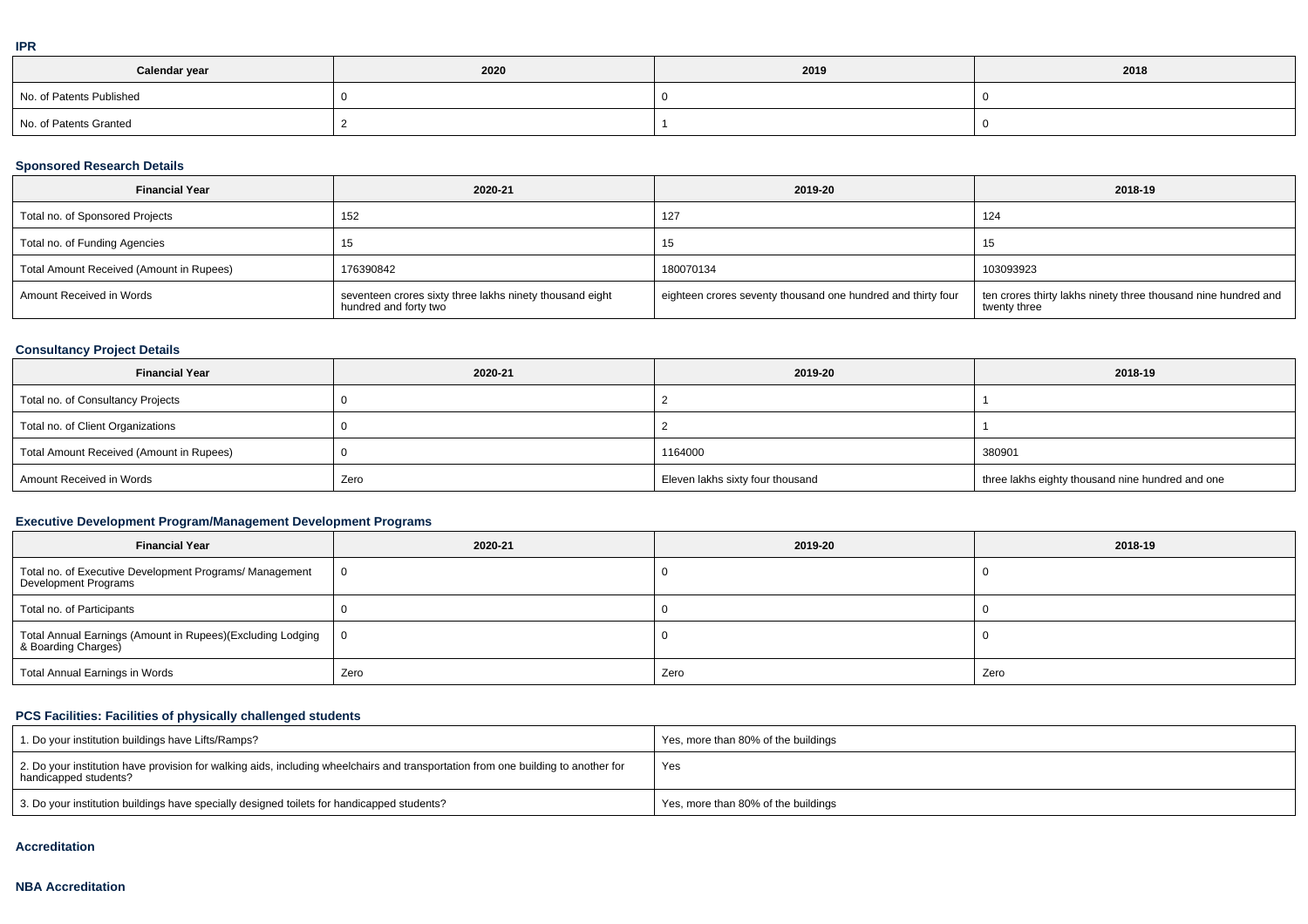| 1. Does your institute have a valid NBA Accreditation? |  |
|--------------------------------------------------------|--|
|                                                        |  |

expression of the contract of the contract of the contract of the contract of the contract of the contract of the contract of the contract of the contract of the contract of the contract of the contract of the contract of

### **NAAC Accreditation**

1. Does your institute have a valid NAAC Accreditation?

expression of the contract of the contract of the contract of the contract of the contract of the contract of the contract of the contract of the contract of the contract of the contract of the contract of the contract of

# **Faculty Details**

| Srno           | Name                                            | Age | Designation                                         | Gender | Qualification | <b>Experience (In</b><br>Months) | <b>Currently working</b><br>with institution? | <b>Joining Date</b> | <b>Leaving Date</b>      | <b>Association type</b> |
|----------------|-------------------------------------------------|-----|-----------------------------------------------------|--------|---------------|----------------------------------|-----------------------------------------------|---------------------|--------------------------|-------------------------|
| $\mathbf{1}$   | <b>GEORGE THOMAS</b><br>ĸ                       | 60  | Dean / Principal /<br>Director / Vice<br>Chancellor | Male   | Ph.D          | 466                              | Yes                                           | 18-05-2010          | $\overline{a}$           | Regular                 |
| $\overline{2}$ | SUKHENDU<br><b>MANDAL</b>                       | 44  | Associate Professor                                 | Male   | Ph.D          | 165                              | Yes                                           | 22-11-2012          | $\overline{\phantom{a}}$ | Regular                 |
| 3              | <b>BINDUSAR SAHOO</b>                           | 40  | Associate Professor                                 | Male   | Ph.D          | 150                              | Yes                                           | 02-09-2013          | $\sim$                   | Regular                 |
| 4              | NISHA NK                                        | 40  | <b>Assistant Professor</b>                          | Female | Ph.D          | 95                               | Yes                                           | 01-09-2015          | $\overline{\phantom{a}}$ | Regular                 |
| 5              | D V<br><b>SENTHILKUMAR</b>                      | 45  | <b>Assistant Professor</b>                          | Male   | Ph.D          | 130                              | Yes                                           | 13-01-2016          | $\overline{\phantom{a}}$ | Regular                 |
| 6              | <b>GEETHAT</b>                                  | 36  | <b>Assistant Professor</b>                          | Female | Ph.D          | 117                              | Yes                                           | 27-06-2017          | $\sim$                   | Regular                 |
| $\overline{7}$ | SRILAKSHMI K                                    | 39  | <b>Assistant Professor</b>                          | Female | Ph.D          | 138                              | Yes                                           | 13-06-2017          | $\overline{\phantom{a}}$ | Regular                 |
| 8              | <b>RAMESH</b><br>CHANDRA NATH                   | 45  | Dean / Principal /<br>Director / Vice<br>Chancellor | Male   | Ph.D          | 194                              | Yes                                           | 12-10-2009          | $\overline{\phantom{a}}$ | Regular                 |
| 9              | <b>SWATHIRS</b>                                 | 39  | Associate Professor                                 | Female | Ph.D          | 94                               | Yes                                           | 20-09-2010          | $\sim$                   | Regular                 |
| 10             | SRINIVASA MURTY<br><b>SRINIVASULA</b>           | 57  | Professor                                           | Male   | Ph.D          | 330                              | Yes                                           | 24-05-2012          | $\overline{\phantom{a}}$ | Regular                 |
| 11             | <b>BIKAS CHANDRA</b><br><b>DAS</b>              | 41  | <b>Assistant Professor</b>                          | Male   | Ph.D          | 107                              | Yes                                           | 06-08-2015          | $\overline{a}$           | Regular                 |
| 12             | <b>SAIKAT</b><br><b>CHATTERJEE</b>              | 40  | <b>Assistant Professor</b>                          | Male   | Ph.D          | 130                              | Yes                                           | 05-05-2015          | $\sim$                   | Regular                 |
| 13             | <b>STALIN RAJ V</b>                             | 45  | Associate Professor                                 | Male   | Ph.D          | 166                              | Yes                                           | 03-07-2017          | $\overline{\phantom{a}}$ | Regular                 |
| 14             | SHEETAL<br><b>SHASIKANT</b><br><b>DHARMATTI</b> | 44  | <b>Assistant Professor</b>                          | Female | Ph.D          | 188                              | Yes                                           | 15-12-2011          | $\overline{\phantom{a}}$ | Regular                 |
| 15             | <b>ARUN KR</b>                                  | 39  | <b>Assistant Professor</b>                          | Male   | Ph.D          | 121                              | Yes                                           | 27-12-2012          | $\sim$                   | Regular                 |
| 16             | <b>SHRIHARI</b><br>SRIDHARAN                    | 44  | Associate Professor                                 | Male   | Ph.D          | 200                              | Yes                                           | 27-11-2014          | $\overline{\phantom{a}}$ | Regular                 |
| 17             | N SADANANDA<br><b>SINGH</b>                     | 43  | <b>Assistant Professor</b>                          | Male   | Ph.D          | 161                              | Yes                                           | 04-03-2016          | $\overline{\phantom{a}}$ | Regular                 |
| 18             | RAJEEV NAVEEN<br><b>CHANDRA KINI</b>            | 43  | Associate Professor                                 | Male   | Ph.D          | 184                              | Yes                                           | 02-06-2010          | $\sim$                   | Regular                 |
| 19             | P DEVARAJ                                       | 50  | Associate Professor                                 | Male   | Ph.D          | 254                              | Yes                                           | 16-06-2017          | $\sim$                   | Regular                 |
| 20             | <b>MAHESH</b><br><b>HARIHARAN</b>               | 44  | Professor                                           | Male   | Ph.D          | 172                              | Yes                                           | 31-07-2009          | $\overline{\phantom{a}}$ | Regular                 |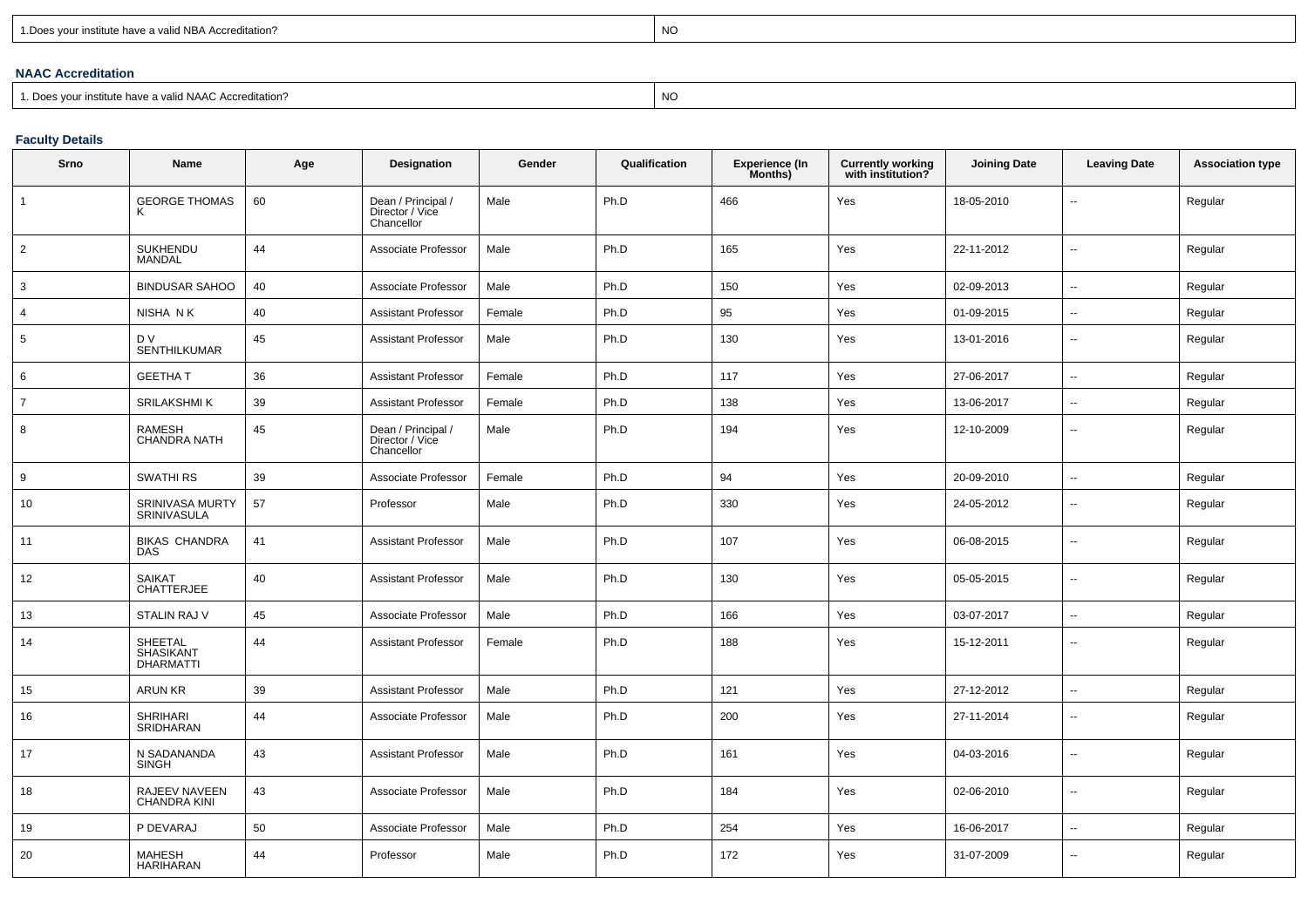| 21 | <b>RAJAN MP</b>                       | 52 | Dean / Principal /<br>Director / Vice<br>Chancellor | Male   | Ph.D | 236 | Yes | 02-08-2010 | -−                       | Regular             |
|----|---------------------------------------|----|-----------------------------------------------------|--------|------|-----|-----|------------|--------------------------|---------------------|
| 22 | SACHINDRANATH<br>JAYARAMAN            | 44 | Associate Professor                                 | Male   | Ph.D | 162 | Yes | 19-12-2011 | $\overline{\phantom{a}}$ | Regular             |
| 23 | RAVI<br>MARUTHACHALAM                 | 44 | <b>Assistant Professor</b>                          | Male   | Ph.D | 161 | Yes | 01-01-2013 | --                       | Regular             |
| 24 | VENNAPUSA<br>SIVARANJANA<br>REDDY     | 39 | <b>Assistant Professor</b>                          | Male   | Ph.D | 123 | Yes | 18-05-2015 | $\overline{\phantom{a}}$ | Regular             |
| 25 | <b>RAJENDER</b><br><b>GORETTI</b>     | 40 | <b>Assistant Professor</b>                          | Male   | Ph.D | 107 | Yes | 22-04-2016 | $\sim$                   | Regular             |
| 26 | <b>ULLASA</b><br>KODANDARAMAIA<br>н   | 39 | Associate Professor                                 | Male   | Ph.D | 137 | Yes | 31-12-2012 | $\overline{\phantom{a}}$ | Regular             |
| 27 | MUTHUKRISHNAN                         | 39 | <b>Assistant Professor</b>                          | Male   | Ph.D | 138 | Yes | 21-06-2017 | --                       | Regular             |
| 28 | <b>SURESHAN KM</b>                    | 47 | Dean / Principal /<br>Director / Vice<br>Chancellor | Male   | Ph.D | 228 | Yes | 06-04-2009 | --                       | Regular             |
| 29 | <b>MANOJ AG</b><br><b>NAMBOOTHIRY</b> | 48 | Associate Professor                                 | Male   | Ph.D | 211 | Yes | 03-05-2010 | --                       | Regular             |
| 30 | VINESH VIJAYAN                        | 43 | Associate Professor                                 | Male   | Ph.D | 173 | Yes | 10-12-2010 | $\overline{\phantom{a}}$ | Regular             |
| 31 | <b>MADHU</b><br>THALAKULAM            | 48 | Associate Professor                                 | Male   | Ph.D | 171 | Yes | 13-06-2012 | -−                       | Regular             |
| 32 | <b>AMAL MEDHI</b>                     | 44 | <b>Assistant Professor</b>                          | Male   | Ph.D | 123 | Yes | 10-07-2013 | --                       | Regular             |
| 33 | <b>GOKULNATH</b><br>SABAPATHI         | 41 | <b>Assistant Professor</b>                          | Male   | Ph.D | 123 | Yes | 21-08-2015 | $\overline{\phantom{a}}$ | Regular             |
| 34 | <b>RAMESH</b><br>RASSAPPAN            | 40 | <b>Assistant Professor</b>                          | Male   | Ph.D | 134 | Yes | 27-05-2015 | $\mathbf{u}$             | Regular             |
| 35 | <b>SUMIT MOHANTY</b>                  | 39 | <b>Assistant Professor</b>                          | Male   | Ph.D | 71  | No  | 29-06-2017 | 30-09-2020               | Adhoc / Contractual |
| 36 | <b>SOUMEN BASAK</b>                   | 46 | Associate Professor                                 | Male   | Ph.D | 192 | Yes | 24-07-2017 | $\overline{\phantom{a}}$ | Regular             |
| 37 | <b>ANIL SHAJI</b>                     | 45 | Dean / Principal /<br>Director / Vice<br>Chancellor | Male   | Ph.D | 191 | Yes | 22-06-2009 | ⊷                        | Regular             |
| 38 | <b>JOY MITRA</b>                      | 46 | Associate Professor                                 | Male   | Ph.D | 197 | Yes | 31-05-2010 | $\overline{\phantom{a}}$ | Regular             |
| 39 | <b>NISHANT KT</b>                     | 45 | Associate Professor                                 | Male   | Ph.D | 210 | Yes | 27-01-2011 | н.                       | Regular             |
| 40 | THIRUMURUGAN<br>ALAGARSAMY            | 42 | <b>Assistant Professor</b>                          | Male   | Ph.D | 160 | Yes | 20-12-2012 | $\overline{\phantom{a}}$ | Regular             |
| 41 | RAVI PANT                             | 46 | <b>Assistant Professor</b>                          | Male   | Ph.D | 137 | Yes | 03-10-2013 | Щ,                       | Regular             |
| 42 | M SUHESHKUMAR<br>SINGH                | 41 | <b>Assistant Professor</b>                          | Male   | Ph.D | 117 | Yes | 14-09-2015 | ⊶.                       | Regular             |
| 43 | KUMARAGURUBAR<br>AN SOMU              | 49 | Associate Professor                                 | Male   | Ph.D | 249 | Yes | 07-06-2017 | ⊷.                       | Regular             |
| 44 | <b>HEMA</b><br>SOMANATHAN             | 54 | Dean / Principal /<br>Director / Vice<br>Chancellor | Female | Ph.D | 246 | Yes | 17-08-2009 | ⊶.                       | Regular             |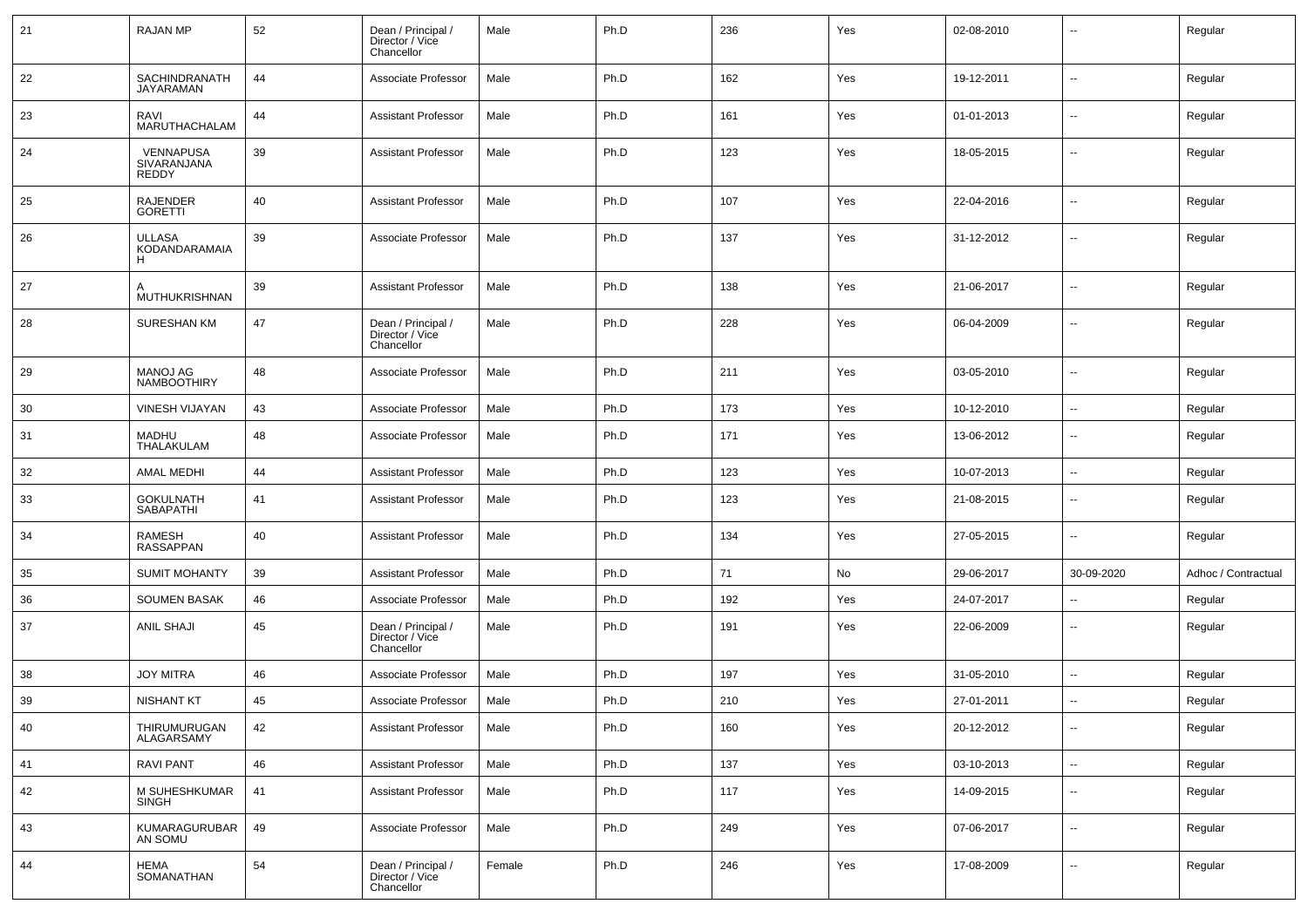| 45 | RAMANATHAN<br><b>NATESH</b>               | 48 | <b>Assistant Professor</b>                          | Male   | Ph.D | 246  | Yes | 09-08-2010 | $\overline{\phantom{a}}$ | Regular             |
|----|-------------------------------------------|----|-----------------------------------------------------|--------|------|------|-----|------------|--------------------------|---------------------|
| 46 | AJAY VENUGOPAL                            | 40 | Associate Professor                                 | Male   | Ph.D | 155  | Yes | 02-01-2012 | $\sim$                   | Regular             |
| 47 | <b>JISHY VARGHESE</b>                     | 46 | <b>Assistant Professor</b>                          | Male   | Ph.D | 210  | Yes | 04-03-2013 | $\overline{a}$           | Regular             |
| 48 | SATISH KHURANA                            | 40 | <b>Assistant Professor</b>                          | Male   | Ph.D | 138  | Yes | 23-07-2015 | --                       | Regular             |
| 49 | SHADAK ALEE                               | 38 | <b>Assistant Professor</b>                          | Male   | Ph.D | 98   | No  | 25-04-2016 | 31-08-2020               | Adhoc / Contractual |
| 50 | <b>VINAYAK KAMBLE</b>                     | 34 | <b>Assistant Professor</b>                          | Male   | Ph.D | 78   | Yes | 01-10-2015 |                          | Regular             |
| 51 | SABARI SANKAR<br><b>THIRUPATHY</b>        | 41 | <b>Assistant Professor</b>                          | Male   | Ph.D | 156  | Yes | 21-06-2017 | $\sim$                   | Regular             |
| 52 | <b>HARILAL</b><br>MADHAVAN                | 41 | <b>Assistant Professor</b>                          | Male   | Ph.D | 103  | Yes | 04-01-2018 | $\sim$                   | Adhoc / Contractual |
| 53 | SREEDHAR BABU<br><b>DUTTA</b>             | 50 | <b>Assistant Professor</b>                          | Male   | Ph.D | 246  | Yes | 08-03-2010 | $\sim$                   | Regular             |
| 54 | <b>KALIKA PRASAD</b>                      | 47 | Associate Professor                                 | Male   | Ph.D | 200  | No  | 11-11-2010 | 18-06-2021               | Regular             |
| 55 | <b>DEEPSHIKHA</b><br><b>JAISWAL NAGAR</b> | 44 | <b>Assistant Professor</b>                          | Female | Ph.D | 155  | Yes | 01-06-2012 | $\overline{\phantom{a}}$ | Regular             |
| 56 | <b>VIJI Z THOMAS</b>                      | 44 | Associate Professor                                 | Male   | Ph.D | 130  | Yes | 09-07-2013 | $\sim$                   | Regular             |
| 57 | <b>ALAGIRI</b><br><b>KALIYAMOORTHY</b>    | 37 | <b>Assistant Professor</b>                          | Male   | Ph.D | 107  | Yes | 20-08-2015 | $\sim$                   | Regular             |
| 58 | SARBESWAR PAL                             | 40 | <b>Assistant Professor</b>                          | Male   | Ph.D | 106  | Yes | 12-05-2015 | $\overline{\phantom{a}}$ | Regular             |
| 59 | SUBRATA KUNDU                             | 34 | <b>Assistant Professor</b>                          | Male   | Ph.D | 96   | Yes | 24-07-2017 | --                       | Regular             |
| 60 | UTPAL MANNA                               | 43 | Dean / Principal /<br>Director / Vice<br>Chancellor | Male   | Ph.D | 166  | Yes | 14-05-2009 | $-$                      | Regular             |
| 61 | MM SHAIJUMON                              | 45 | Associate Professor                                 | Male   | Ph.D | 188  | Yes | 19-05-2010 | ۰.                       | Regular             |
| 62 | <b>REJI VARGHEESE</b>                     | 43 | Associate Professor                                 | Male   | Ph.D | 165  | Yes | 17-01-2011 | $- -$                    | Regular             |
| 63 | <b>TAPAS KUMAR</b><br>MANNA               | 45 | Professor                                           | Male   | Ph.D | 215  | Yes | 22-06-2009 | $\overline{a}$           | Regular             |
| 64 | <b>Tanumoy Mondal</b>                     | 36 | <b>Assistant Professor</b>                          | Male   | Ph.D | 27   | Yes | 29-01-2020 | $\overline{a}$           | Regular             |
| 65 | Kisan Ashan Dond                          | 38 | <b>Assistant Professor</b>                          | Female | Ph.D | 19   | Yes | 30-01-2020 | $\sim$                   | Regular             |
| 66 | Veera Reddy Yathm                         | 34 | <b>Assistant Professor</b>                          | Male   | Ph.D | 19   | Yes | 29-01-2020 | $\overline{a}$           | Regular             |
| 67 | Soumen De                                 | 37 | <b>Assistant Professor</b>                          | Male   | Ph.D | 18   | Yes | 31-01-2020 | $\sim$                   | Regular             |
| 68 | Manik Banik                               | 34 | <b>Assistant Professor</b>                          | Male   | Ph.D | 32   | Yes | 17-02-2020 | ш.                       | Regular             |
| 69 | Dhanya Rajendran                          | 36 | <b>Assistant Professor</b>                          | Female | Ph.D | 39   | Yes | 26-02-2020 | Щ,                       | Regular             |
| 70 | <b>Tuhin Subra Maity</b>                  | 36 | <b>Assistant Professor</b>                          | Male   | Ph.D | 17   | Yes | 02-03-2020 | ш.                       | Regular             |
| 71 | Poonam Thakur                             | 34 | <b>Assistant Professor</b>                          | Female | Ph.D | 17   | Yes | 10-03-2020 | ш.                       | Regular             |
| 72 | <b>Basudev Sahoo</b>                      | 34 | <b>Assistant Professor</b>                          | Male   | Ph.D | $17$ | Yes | 09-03-2020 | $\overline{\phantom{a}}$ | Regular             |
| 73 | Sudarshan Kumar K                         | 39 | <b>Assistant Professor</b>                          | Male   | Ph.D | 16   | Yes | 17-03-2020 | $\sim$                   | Regular             |